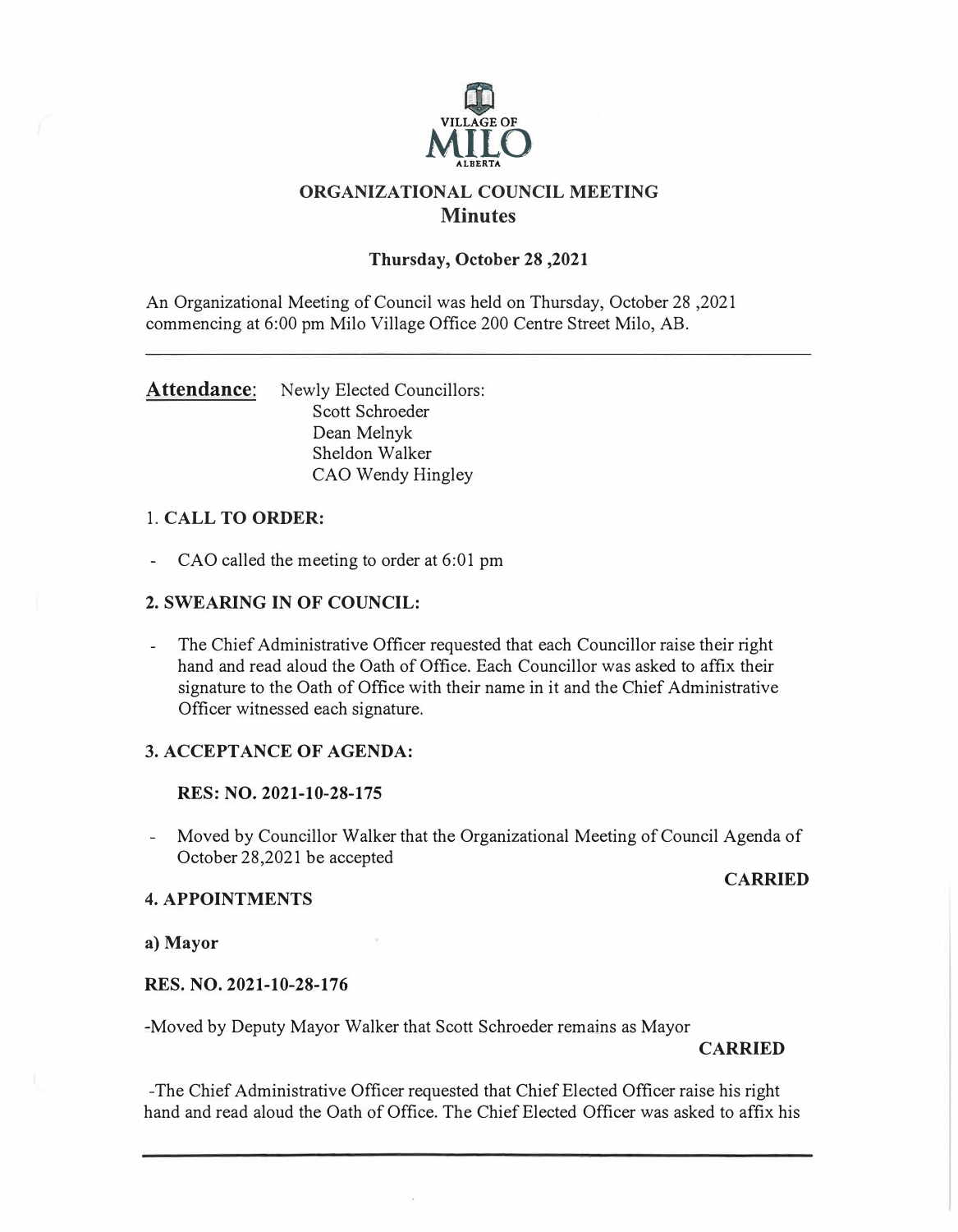signature to the Oath of Office with their name in it and the Chief Administrative Officer witnessed the signing.

# **b) Deputy Mayor**

# **RES.NO.2021-10-28-177**

 $\overline{a}$ Moved by Councillor Melnyk that Sheldon Walker continue as Deputy Chief Elected **Officer** 

#### **CARRIED**

 $\overline{a}$ The Chief Administrative Officer requested that Deputy Chief Elected Officer raise his right hand and read aloud the Oath of Office. The Deputy Chief Elected Officer was asked to affix his signature to the Oath of Office with their name in it and the Chief Administrative Officer witnessed the signing.

# **5. DESIGNATED OFFICER APPOINTMENTS:**

#### **RES.NO.2021-10-28-178**

Moved by Mayor Schroeder to appoint designated officers as follows: i.

# **a) Bylaw Enforcement Officers-Vulcan County Agreement** -Justin Vallee

# **b) Assessor-Benchmark Assessments Consultants Inc**

-Logan Wehlage

#### **c) Auditor-Sease** & **Partner Chartered Professional Accountant** - Darryl Sease

#### **CARRIED**

# **6. COMMITTEE APPOINTMENTS**

#### **RES.NO.2021-10-28-179**

- ಮ Moved by Mayor Schroeder that Council appoint committee representation as follows:
- **a) Assessment Review Board:** Oldman River Regional Services Commission-Dean Melnyk
- **b) Chinook Arch Regional Library System** as appointed by Milo Municipal Library Board-
- **d)Director of Emergency Management**  Wendy Hingley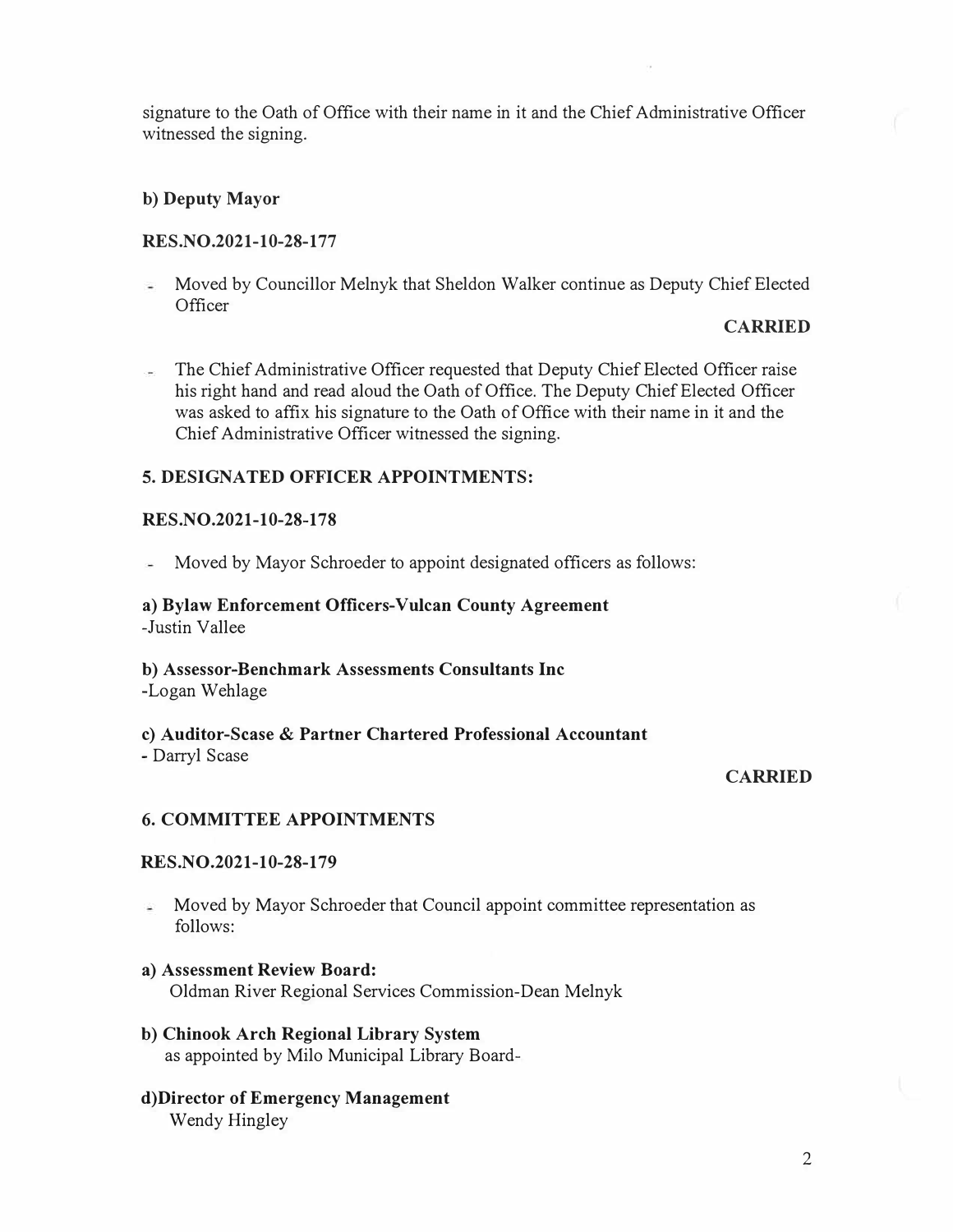#### **e) Deputy Director of Emergency Management** Reily Wilson

## **f) Emergency Management Committee**

Sheldon Walker Wendy Hingley<br>Dean Melnyk Reily Wilson Dean Melnyk Byron Thompson

#### **g) Marquis Foundation** Sheldon Walker

#### **h) Milo** & **District Rec Board**

Sheldon Walker (elected) Christine Egeland Lloyd Deitz Karlee Thompson

# **i)Milo** & **District Fire Association**

Sheldon Walker

#### **j) Municipal Planning Commission**

Scott Schroeder(elected) Dean Melnyk(elected) Leigh Vooys(member-at-large)

# **k) Oldman River Regional Services Commission**

Dean Melnyk( elected) Sheldon Walker( alternate)

# I) **Chinook Intermunicipal Subdivision** & **Development Appeal Board** (agreement in place)

Council appoints Christopher Northcott to the Board

#### **m) Southern Alberta Energy from Waste Alliance** Scott Schroeder

**n) Southgrow Regional Initiative** Dean Melnyk

#### **o) Village of Milo Library Board**

Scott Schroeder Derek Evernden Christopher Northcott Karen Melnyk Lori Headrick Kathy Katt TammyLahd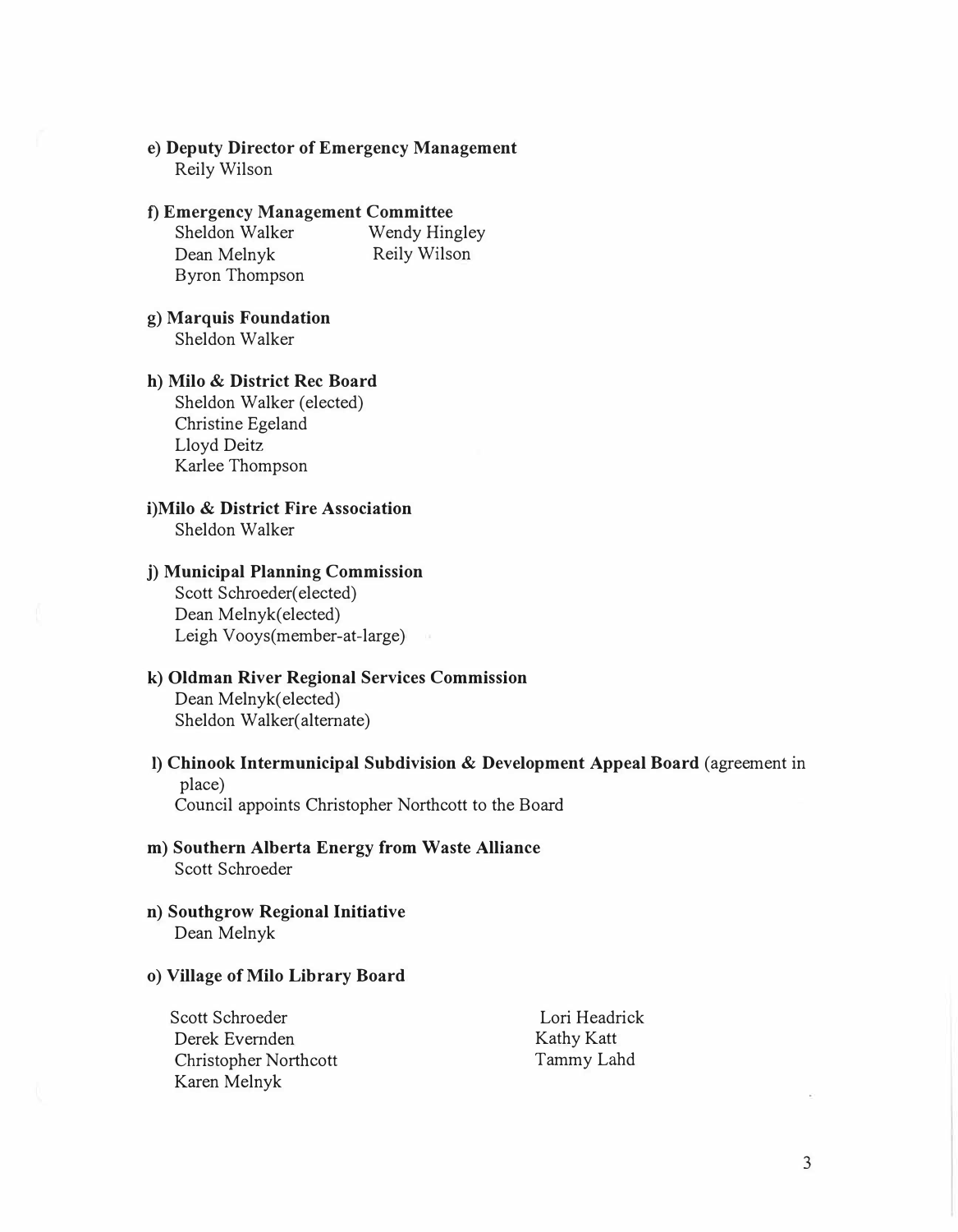## **p) Vulcan District Waste Commission** Scott Schroeder Sheldon walker (alternate)

**q) Vulcan County Regional Emergency Management Agency** Scott Schroeder

# **UNANIMOUSLY CARRIED**

# **7. REGULAR COUNCIL MEETINGS**

# **RES.NO. 2021-10-28-180**

- moved by Mayor Schroeder Regular Council Meetings be scheduled for the 2<sup>nd</sup> Tuesday of each month at 6:00pm

# **CARRIED**

# **8. VILLAGE OFFICE/COUNCIL CHAMBERS**

# **RES.NO.2021-10-28-181**

- moved by Mayor Schroeder that the building located at 200 Centre Street be named the Village Office and will also serve as Council Chambers

# **CARRIED**

# **9. OFFICE HOURS**

# **a) Post Office**

# **RES.NO.2021-10-28-182**

- moved by Mayor Schroeder that Post-Office Hours remain 10:00 am-2:00 pm Monday-Friday

# **CARRIED**

# **b) Village Office**

# **RES.NO. 2021-10-28-183**

moved by Mayor Schroeder that Village Office hours change to 10am-4pm Tuesdays, Wednesday and Thursday 10am-2pm or by appointment

# **CARRIED**

# **10. FINANCIAL INSTITUTIONS**

# **RES.NO. 2021-10-28-184**

- moved by Deputy Mayor Walker that Council continue to use Scotiabank and ATB as the primary financial institutions

# **CARRIED**